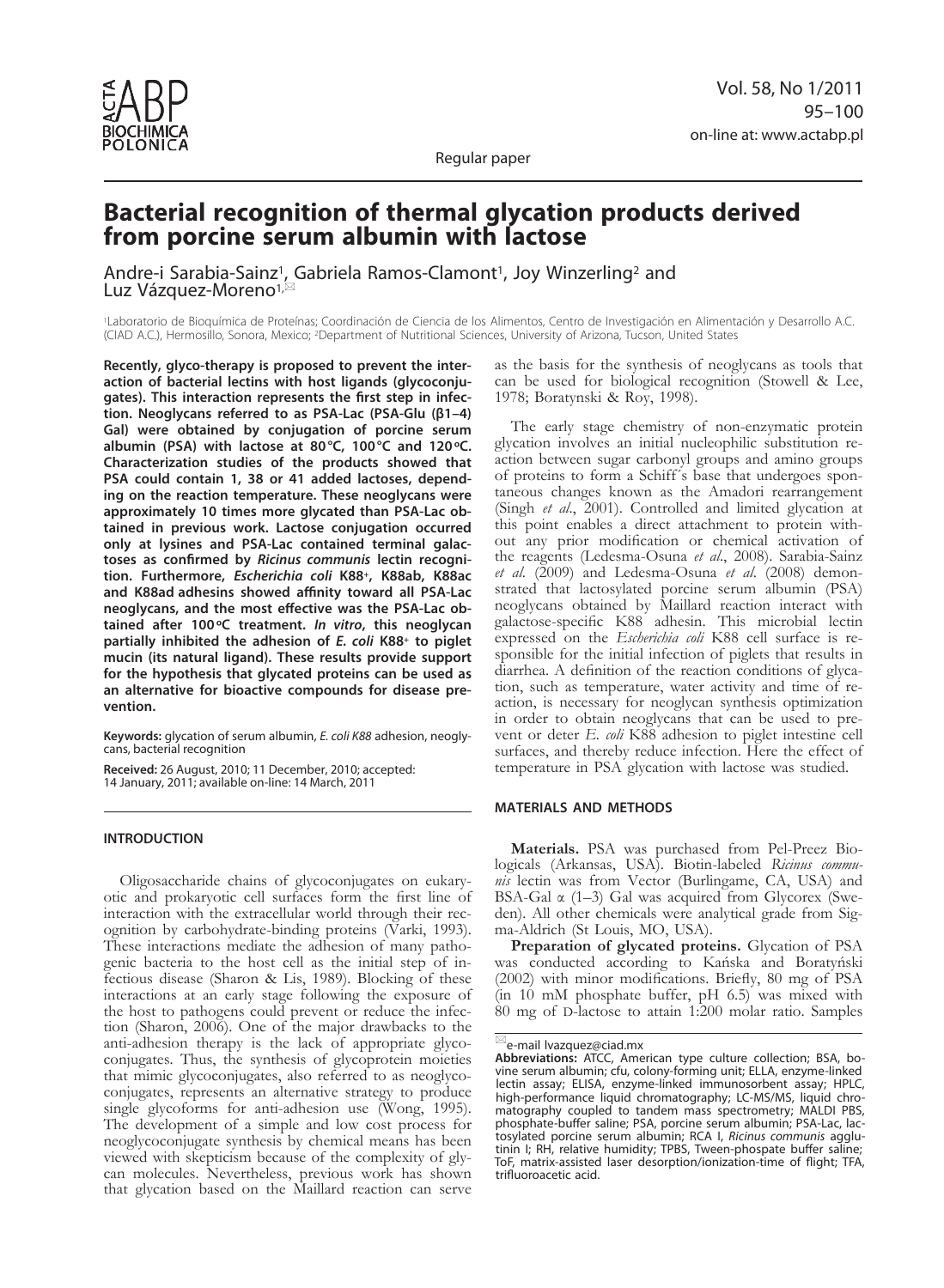were frozen at  $-40^{\circ}$ C and freeze-dried (Virtis Benchop 6.6, NY, USA). Portions of the resulting powder (each of 20 mg) were incubated at  $80^{\circ}$ C,  $100^{\circ}$ C and  $120^{\circ}$ C for 30 min. Heat treatments were interrupted by the addition of cold double-distilled water. Free lactose was removed by extensive dialysis in double-distilled water at 4 ºC. Finally, samples were freeze-dried and stored (in sealed containers) at -20°C until further analysis.

**Polyacrylamide gel electrophoresis.** PSA and PSA-Lac neoglycans were analyzed under denaturing and reducing conditions using 10% polyacrylamide gels (SDS/ PAGE) according to Laemmli (1970). Samples containing 10 µg of proteins were loaded to gels, and stained with 1% Coomassie blue in 30% methanol and 10% acetic acid.

**Spectrometry analysis.** PSA and PSA-Lac neoglycans were sent to the Arizona Proteomics Consortium (Proteomic Services, University of Arizona, USA) for molecular mass determination by MALDI-ToF. Mass spectra were acquired using an Applied Biosystems Voyager DE-STR (Framinham, MA, USA), operating a 337 nm nitrogen laser. Samples were resuspended in a solution containing 0.1 % of trifluoroacetic acid (TFA) to give final concentration of  $2 \mu g / \mu L$ . Samples (5 µL) were mixed with 5 µL of a saturated α-cyano-4-hydroxy-cinnamic acid solution in 50 % acetonitrile/50% water containing 0.1% of TFA, and 1  $\mu$ L was spotted on the target plate and allowed to air-dry prior to mass analysis. Mass spectra were collected in linear mode with an accelerating voltage of 25 000 V.

**Enzymatic digestion of neoglycans.** For identification of carbohydrate-modified amino acids, untreated PSA and PSA-Lac 100 °C were digested with 1 mg/mL solution of trypsin (Shevchenko *et al*., 1996). Liquid chromatography coupled to tandem mass spectrometry (LC-MS/MS) was performed on the protease-treated samples. One microgram of digested protein was injected onto a linear quadrupole ion trap ThermoFinnigan LTQ mass spectrometer (San Jose, CA, USA) equipped with a Michrom Paradigm MS4 HPLC, a SpectraSystems AS3000 autosampler, and a nanoelectrospray source. Peptides eluted from a 15 cm pulled tip capillary column using a gradient of 0–65 % solvent B  $(\overline{98\%})$  methanol/  $2\%$  water/0.5% formic acid /0.01 % trifluoroacetic acid) over a 60 min period at a flow rate of 350 mL/min. Mobil phase (solvent A) included 0.5 % formic acid and 0.01 % trifluoroacetic acid in water. The LTQ electrospray positive mode spray voltage was set at 1.6 kV, and the capillary temperature at 180 °C. Data scanning was performed by the Xcalibur v1.4 software (Andon *et al*., 2002). Lactose-modified peptides were identified by comparison with peptides of unmodified PSA.

**Enzyme linked lectin recognition assays (ELLA assays).** Recognition of PSA-Lac by biotin-labeled RCA1 lectin (specific for galactose) was done by Enzyme-linked lectin assay (ELLA) according to Sarabia-Sainz *et al*. (2009). Briefly, polystyrene ELISA microtitre plates were coated with 100 µL of diluted solutions of PSA-Lac treatments in 50 mM sodium bicarbonate buffer (pH 9.5). PSA-Lac solutions were serially diluted (from 25 to 1 ng), applied to ELISA plate wells and incubated for 16 h at 4°C. Following adsorption, wells were blocked for 3 h with 20 mM phosphate buffered saline containing, 0.05% Tween 20, pH 7.5 (TPBS) and 1.5% BSA. Aliquots (100 µL) of biotinylated RCA1 lectin (5 µg/mL) in PBS, pH 7.5, were added and incubated for 2 h. After washing with TPBS, the plates were incubated with avidin-peroxidase  $(1:1000, v/v, in PBS,$ pH 7.5) for 1 h, and *o*-phenylendiamine was used to reveal lectin binding. Color development was stopped after 10 min by adding 100  $\mu$ L of 0.5 M H<sub>2</sub>SO<sub>4</sub> and solution absorbance was measured using an ELISA 680 microplate reader (BioRad, CA, USA) at 450 nm.

**Piglet mucin isolation.** Duodenum sections from nine healthy piglets (17 days old) were obtained and mucins released according to Sarabia-Sainz *et al.* (2009).

*E. coli* **K88 growth.** *E. coli* K88+ strains isolated from pigs, kindly donated by Dr. Carlos Eslava from Universidad Nacional Autonoma de Mexico, and *E. coli* subtypes (K88ab, K88ac and K88ad) from American Type Culture Collection (ATCC) were maintained as frozen stocks. Overnight cultures grown in Nutrient Broth (DIFCO), using a shaker at 37 ºC, were harvested by centrifugation. Bacteria pellets were washed twice in PBS, pH 7.5 and suspensions adjusted to 0.4 units of optical density at  $600$  nm (about  $2 \times 10^8$  cfu

mL<sup>-1</sup>) before use.<br> **E. coli K88 adhesion assays (ELLA).** ELLA assays were conducted according to Yacoby *et al.* (2007) with minor modification. Briefly, 100 µL of *E. coli* K88<sup>+</sup> suspensions  $(2 \times 10^8 \text{ cfu mL}^{-1})$  were applied to ELISA plate wells and fixed with 1% glutaraldehyde (in PBS, pH 7.5) for 2 h. After three TPBS washes, nonspecific ing  $1.5\%$  BSA, and further incubated for 2 h with 100  $\mu$ L of biotin-labeled PSA-Lac (10  $\mu$ g/mL) heat-treated or not. Following two TPBS washes, the plates were incubated with streptavidin-peroxidase (1:1000) for 1 h and *o*-phenylendiamine was used to detect bacterial adhesion. Color development was stopped after 10 min by adding 100 µL of  $0.5$  M H<sub>2</sub>SO<sub>4</sub>. Absorbance was measured as described before (Sarabia-Sainz *et al.,* 2009). ELLA assays were also conducted with the different *E. coli* K88 variants (K88ab, K88ad, and K88ad) and PSA-Lac glycated at 100 °C.

**Inhibition of** *E. coli* **K88+ adhesion to piglet mucins.** To test for inhibition of adhesion of *E. coli* K88+ to piglet mucins by PSA-Lac, 50 µg of intestinal piglet mucin was immobilized at concentrations of 50 µg in ELISA plates for 16 h at 4°C. Subsequently, biotin-labeled bacteria ( $5 \times 10^8$  cfu mL<sup>-1</sup>) that was pre-incubated for 1 h with PSA-Lac-100 $^{\circ}$ C (3 µg/µL) at room temperature was overlaid on the ELISA plate wells and detection proceeded as described for the lectin assays.

#### **RESULTS AND DISCUSSION**

#### **Evaluation of PSA glycation**

SDS/PAGE under reducing conditions was used to evaluate the extent of PSA glycation (Fig. 1A). PSA heated in the presence of lactose showed a temperaturedependent reduction of migration (mass increment). PSA-Lac 80 °C showed (Fig. 1A, lane 2) slight reduction of migration when compared to native PSA (Fig. 1A, lane 1). Glycation at  $100^{\circ}$ C or  $120^{\circ}$ C are products with a greater mass (Fig. 1A, lanes 3 and 4).

The PSA-Lac products glycated at 100 °C presented two electrophoretic bands with different mobility and staining intensity: a darker band with an approx. 10% increase in apparent molecular mass and a faint band that corresponded to a mass increment increase of about 18% (Fig. 1A, lane 3). These results suggested that glycation under these conditions led to the formation of products with different number of lactose.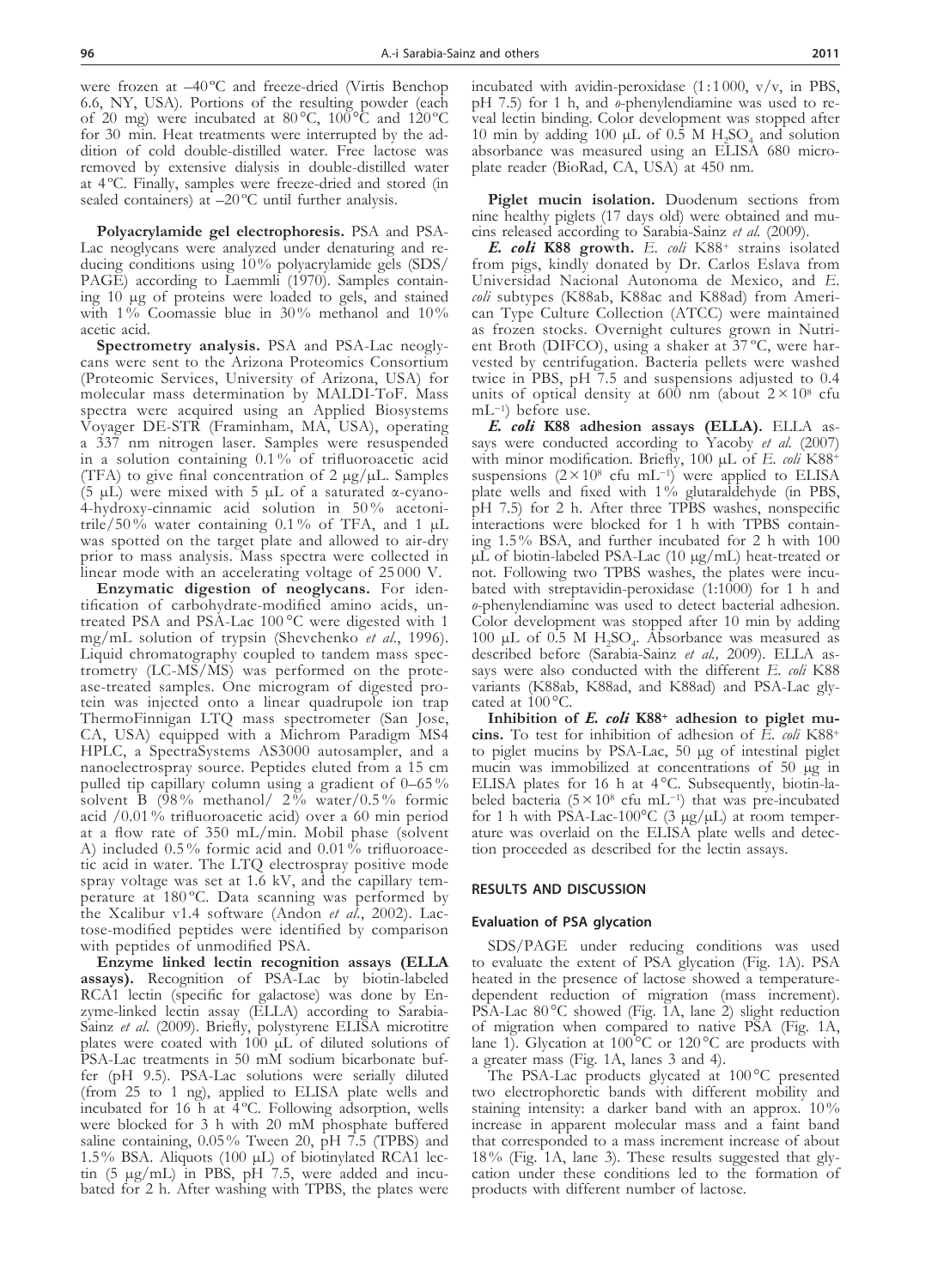#### **Mass determination**

Mass spectroscopy has been used to assess protein molecular masses and is one of the best methods to estimate mass changes such as those resulting from protein modifications (Kislinger *et al*., 2002; Sun *et al*., 2005). MALDI-ToF MS was used to evaluate the molecular mass of PSA glycated at different temperatures. The spectra of untreated and glycated PSA products are shown in Fig. 1B–E. Their comparison reveals clear differences. The most abundant molecular ion of native PSA was 66 384.01 *m/z* (Fig. 1B). PSA-Lac glycated at 60 °C showed the same spectra as that of native PSA (not shown) indicating no lactose addition to PSA at this temperature. However, under all other temperature conditions, an increased PSA molecular mass was observed. The most abundant ion of PSA-Lac glycated at  $80^{\circ}$ C (Fig. 1C) had an  $m/\zeta$  of 66785.49. PSA-Lac produced by incubation at 100 °C (Fig. 1D) yielded two main ions. Peak maximum was found at 66 422.80 *m/z*, and a broad and heterogeneous peak with approximate maximum at 78 323.85 *m/z* was also present. The resulting mass differences of PSA-Lac formed at 100 °C are probably results of multiple modifications with lactose, primarily reflecting the heterogeneity of Maillard reaction (Cheva-<br>lier *et al.*, 2002) and are in agreement with the electro-<br>phoretic patterns data (Fig. 1A, lane 5). The spectrum of PSA-Lac glycated at  $120\text{°C}$  also showed a heterogeneous peak with a maximum of 79 790.64 *m/z* (Fig. 1E). MAL- DI-ToF MS data confirmed the electrophoretic analysis



**Figure 1. Mass spectra by MALDI ToF of PSA-Lac obtained at various temperatures**

**(A)** SDS/PAGE of PSA treated at various temperatures. Lane 1, PSA untreated; Lanes 2, 3, 4, PSA glycated with lactose at 80ºC, 100ºC and 120ºC, respectively; Lane 5, molecular mass standards. **(B)**  MALDI ToF mass spectra for PSA untreated; **(C)** PSA-Lac 80ºC; **(D)**  PSA-Lac 100ºC; **(E)** PSA–Lac 120ºC.

and demonstrated that the higher the temperature of reaction the greater the product mass.

A summary of the molecular masses of the most abundant ions in the treatment of PSA-Lac and the number of lactoses added by each treatment is shown in Table 1. PSA-Lac heated at 80 °C for 30 min presented addition of one lactose, while the glycation treatments at the higher temperatures (100 $\degree$ C and 120 $\degree$ C) were more effective, adding 38 and 41 molecules of lactose to PSA, respectively. The level of PSA glycation was higher for this study than for our previous work where four lac- tose molecules were added to PSA-Lac (Sarabia-Sainz *et al*., 2009) using the method described by Fenaille *et al.* (2002). Fenaille *et al*. (2002) used solid-state synthe- sis of neoglycans that involved protein glycation under conditions of controlled relative humidity (RH) at 25ºC for 7 days, followed by heat treatment for different peri- ods of time. Thus, the modified method of Kańska and suming and more efficient for the synthesis of PSA-Lac neoglycans. PSA-Lac 100 ºC was chosen for subsequent work.

#### **Sites of glycation**

In proteins, the N-terminal amino acid, lysines (Lys) and arginines (Arg) are the most frequently glycated ami- no acids. PSA primary sequence has 58 Lys and 33 Arg residues that are available for carbohydrate conjugation. However, Sarabia-Sainz *et al.* (2009) have shown that Lys is the most frequently modified amino acid. To determine sites of glycation, PSA-Lac (100 °C) was treated with trypsin, and the peptides and glycopeptides were identified and sequenced by mass spectrometry. Figure 2 shows the sequence of peptides where Lys residue(s) were glycated. Under these conditions, neither Arg nor the N-terminal amino acids were modified. PSA-Lac glycated at 100°C contained 37 Lys residues modified with lactose (indicated in bold), while 21 remained intact. Further data analysis showed that in PSA-Lac twenty Lys that had neighboring hydrophobic residues and eight pairs of adjacent Lys were glycated. The accessibility of amino-acid residues appears to play an important role in protein glycation (Nacharaju & Acharya, 1992). The site selectivity of glycation in proteins is suggested to be a consequence of the three dimensional structure that determines the availability of amino acids to bind carbohydrates (Nacharaju & Acharya, 1992), as well as the ability of a given site to undergo the Amadori rearrangement (Acharya *et al*., 1983). The latter capacity, in turn, depends on molecular microenvironmental conditions. Other factors have also been shown to be important including the facility for Amadori rearrangement formation at the glycation sites (Shapiro *et al*., 1980), and the nature

**Table 1. Molecular mass of most abundant ions for PSA-Lac and numbers of lactose units added on glycated PSA**

| Treatment               | Molecular mass <sup>a</sup> (Da) | Lactoses added <sup>b</sup> |  |  |  |  |  |  |  |  |
|-------------------------|----------------------------------|-----------------------------|--|--|--|--|--|--|--|--|
| PSA untreated           | 66384.01                         |                             |  |  |  |  |  |  |  |  |
| PSA-Lac 80 °C           | 66785.49                         |                             |  |  |  |  |  |  |  |  |
| PSA-Lac $100^{\circ}$ C | 66422.80 and 78323.85            | $0$ and $38$                |  |  |  |  |  |  |  |  |
| PSA-Lac $120^{\circ}$ C | 79790.65                         | 41                          |  |  |  |  |  |  |  |  |

aMass of most abundant ion. **bTo determine the number of carbohy**drate molecules conjugated, mass difference (glycated-untreated PSA) was divided by 324 Da (lactose residue mass).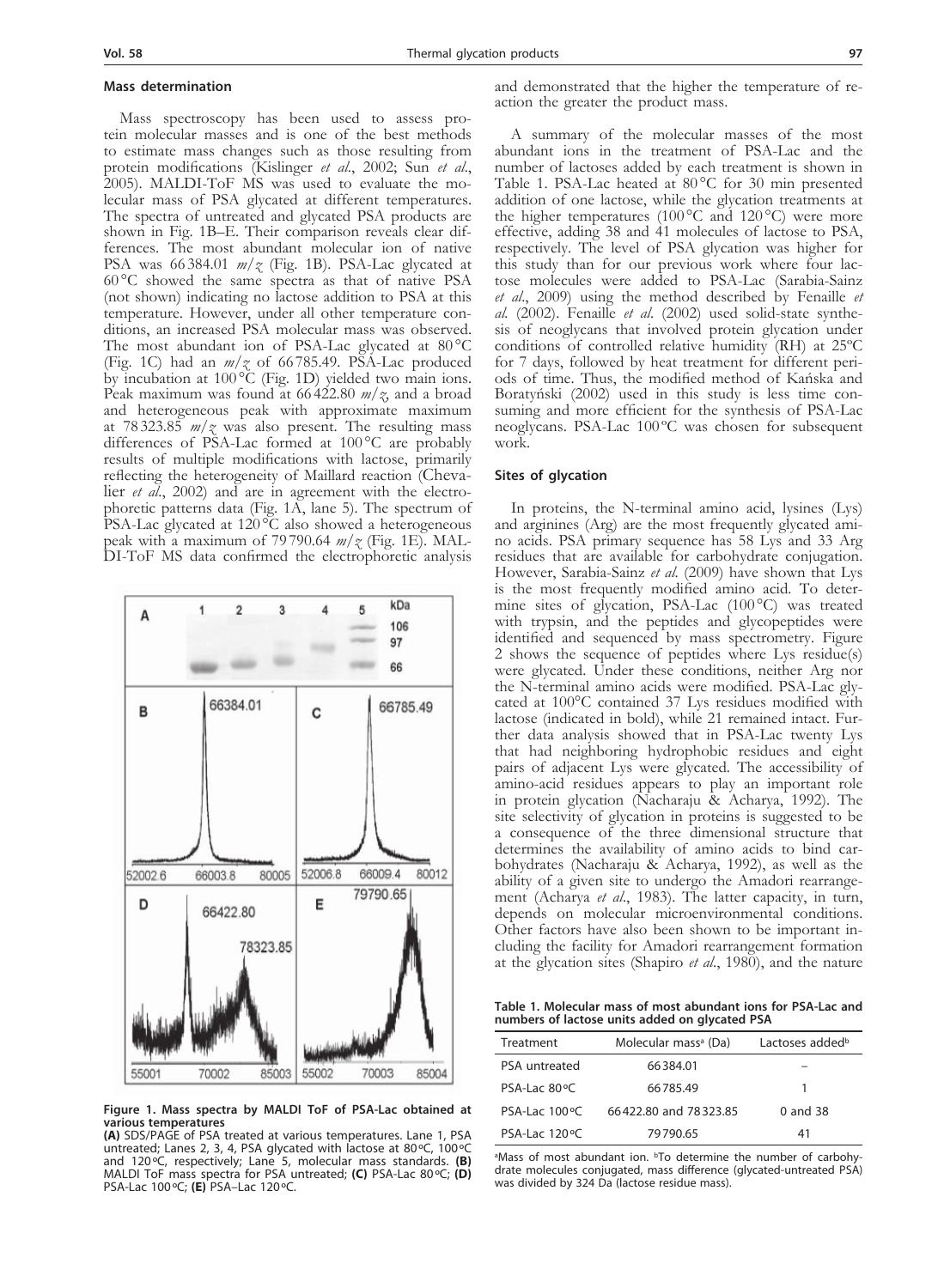|  |         |  |  |  |  |  |  |  |  | MKWVTFISLL FLFSSAYSRO VFRRDTYKSE IAHROKDLOE                                      |  |  |  |  |  |  |  |  |  |  |
|--|---------|--|--|--|--|--|--|--|--|----------------------------------------------------------------------------------|--|--|--|--|--|--|--|--|--|--|
|  |         |  |  |  |  |  |  |  |  | QY(F) KOLVLIA FSQHLQQCPY EEHVKLVREV TEFAKTCVAD                                   |  |  |  |  |  |  |  |  |  |  |
|  |         |  |  |  |  |  |  |  |  | ESAENCDK GI HTLFGDK COA IPSLREHYGD LADCCEKEEP                                    |  |  |  |  |  |  |  |  |  |  |
|  |         |  |  |  |  |  |  |  |  | ERNECPLOHK NDNPDIPKD K PDPVALCADF QEDEQ KOWOK                                    |  |  |  |  |  |  |  |  |  |  |
|  |         |  |  |  |  |  |  |  |  | <b>TLYEIARRHP YFYAPELLYY AIIYKDVFBE CCOAADKAAC</b>                               |  |  |  |  |  |  |  |  |  |  |
|  |         |  |  |  |  |  |  |  |  | L L P K (D E H L R E K V L T S A A K Q R L K C A S I Q K F G E R A F K A W S L A |  |  |  |  |  |  |  |  |  |  |
|  |         |  |  |  |  |  |  |  |  | RL SQRFPKAD FTEI GEOVTD LAKOHKECCH ODLLECADDR                                    |  |  |  |  |  |  |  |  |  |  |
|  |         |  |  |  |  |  |  |  |  | ADLAKYICEN QDTISTKOKE CCDKPLLEKS HCIAEAK®DE                                      |  |  |  |  |  |  |  |  |  |  |
|  |         |  |  |  |  |  |  |  |  | L P A D L N P L E H D F V E D K E V C K N Y K E A K H V F L O T F L Y E Y S R R  |  |  |  |  |  |  |  |  |  |  |
|  |         |  |  |  |  |  |  |  |  | HPDYSVSLLL RIAK OYEATL EDCCAKEDPP ACYATVFDK (F)                                  |  |  |  |  |  |  |  |  |  |  |
|  |         |  |  |  |  |  |  |  |  | QPLVDEPKNL IKQNČELFEK (DOEYOFQNAL IVRYTKKVPQ                                     |  |  |  |  |  |  |  |  |  |  |
|  |         |  |  |  |  |  |  |  |  | VSTPTLVEVA RKLGLVGSRC CKRPEEERLS CAEDYLSLVL                                      |  |  |  |  |  |  |  |  |  |  |
|  |         |  |  |  |  |  |  |  |  | NRL C V L H E K T P V S E K V T K C C T E S L V N R R P C F S A L T P D E T (V)  |  |  |  |  |  |  |  |  |  |  |
|  |         |  |  |  |  |  |  |  |  | KPKEFVEGTF TFHADLCTLP EDEKOIKKOT ALVELOKHKP                                      |  |  |  |  |  |  |  |  |  |  |
|  |         |  |  |  |  |  |  |  |  | HATEEQLRTV LONFAAFVQK CCAAPDHEAC FAVEOPK(F)VI                                    |  |  |  |  |  |  |  |  |  |  |
|  | EIRGILA |  |  |  |  |  |  |  |  |                                                                                  |  |  |  |  |  |  |  |  |  |  |

**Figure 2. Peptide mapping by mass spectroscopy of lysine residues modified in PSA-Lac 100°C.** Peptide sequences were determined from trypsin digestion of PSA-Lac 100ºC. K, Lysines modified with lactose. Ο, Vicinal hydrophobic amino acids.  $\circ$  = Pairs of glycated K.

of amino-acids surrounding the Lys residues (Baynes *et al*., 1989). The most reactive Lys residues appear to be near hydrophobic amino acids in the primary structure (Mennella *et al*., 2006). Further, the proximity of another Lys in the primary structure has been reported to promote human serum albumin glycation (Garlick & Mazer, 1983). In this study, the addition of multiple lactoses to PSA-Lac at 100 °C probably was influenced by the reaction temperature (Kańska & Boratyński, 2002).

#### **Recognition of PSA-Lac by soluble lectin assay (ELLA assays)**

Except for monosaccharides, the conjugation of car-<br>bohydrates to protein makes them susceptible to biological recognition by plant lectins (Blome & Schengrund, 2008; Ledesma-Osuna *et al*., 2008). ELLA assays were used to confirm that galactose residues were available from the produced neoglycans. PSA-Lac obtained at 100 °C and 120 °C were strongly recognized by RCA1 lectin (specific for  $\beta$ -galactose), while glycation products produced at 80°<sup>°</sup>C presented similar interaction as



**Figure 3. (A) ELLA assay for the recognition of PSA-Lac by** *Ricinus communis* **lectin**

Protein (3 µg) was adsorbed in ELISA plate wells, then overlaid with biotinylated RCA lectin. **(B)** ELLA assay for interaction of *E. coli* K88+ and PSA-Lac. Bacteria was adjusted to 0.5 units of absorbance (660 nm) and 100 µL were adsorbed in ELISA plate wells, then overlaid with biotinylated piglet mucin, biotinylated untreated PSA or biotinylated PSA-Lac.

did untreated PSA (Fig. 3A). PSA glycated at 80 ºC has only one carbohydrate ligand that appeared unavailable to interact with the lectin. Meanwhile, PSA-Lac 120 °C showed higher interaction than BSA-Gal  $\alpha(1-3)$  Gal (positive control). This commercial neoglycan has 10–15 spacer arms with terminal galactoses that are recognized by RCA (Sarabia-Sainz *et al*., 2009). PSA-Lac 100 °C (38 lactoses) matched the degree of interaction between the lectin and BSA-Gal  $\alpha(1-3)$  Gal. This observation also suggests that not all galactoses have the same exposure.

Glycation with lactose (galactose-β(1–4)-glucose) produced covalent binding of the reducing sugar (glucose) with the amino group side chain of Lys residues of PSA. The product makes galactose available for recognition. In this context, this study data substantiate that the method used here for the glycation of PSA did not alter the structure of galactose, and further, confirms that optimal lactose addition to albumin occurs at higher cur at lower temperatures, as is the case for proteins in the blood of diabetic patients; however, this modification is not recognized by plant lectins (Ledesma-Osuna *et al*., 2008).

#### **Bacterial adhesin recognition**

The interaction between *E. coli* K88+ adhesin and PSA-Lac neoglycans was established using a modified ELLA assay. Bacteria was immobilized in ELISA plates using glutaraldehyde, subsequently adhesin interaction with neoglycans was evaluated (Fig. 3B). Positive control included piglet intestine mucin, the natural ligand for K88+ adhesin, and untreated PSA (negative control). All PSA-Lac treatments were recognized by bacterial adhesins and PSA-Lac 100 °C showed the strongest signal. *E. coli* adhesins also interacted with PSA-Lac 80 °C and PSA-Lac 120 °C, as well as with mucin. PSA showed a slight association, probably due to nonspecific binding activity (He *et al*., 2006).

As opposed to ELLAs with RCA1 lectin where PSA glycated at 120 °C was more readily recognized than that prepared at 100 °C, in adhesin assays, PSA-Lac 100 °C interaction was greater. This behavior could be attributed to albumin aggregation at the higher glycation temperature (120 $^{\circ}$ C), that interfered with the bacterial adhesion. Alternatively with the soluble lectin, its size likely also facilitates or hinders interaction with the ligand (Sharon & Lis, 1989).

The antigenic serological variants of K88 adhesin (K88ab, K88ac and K88ad) result in a small number of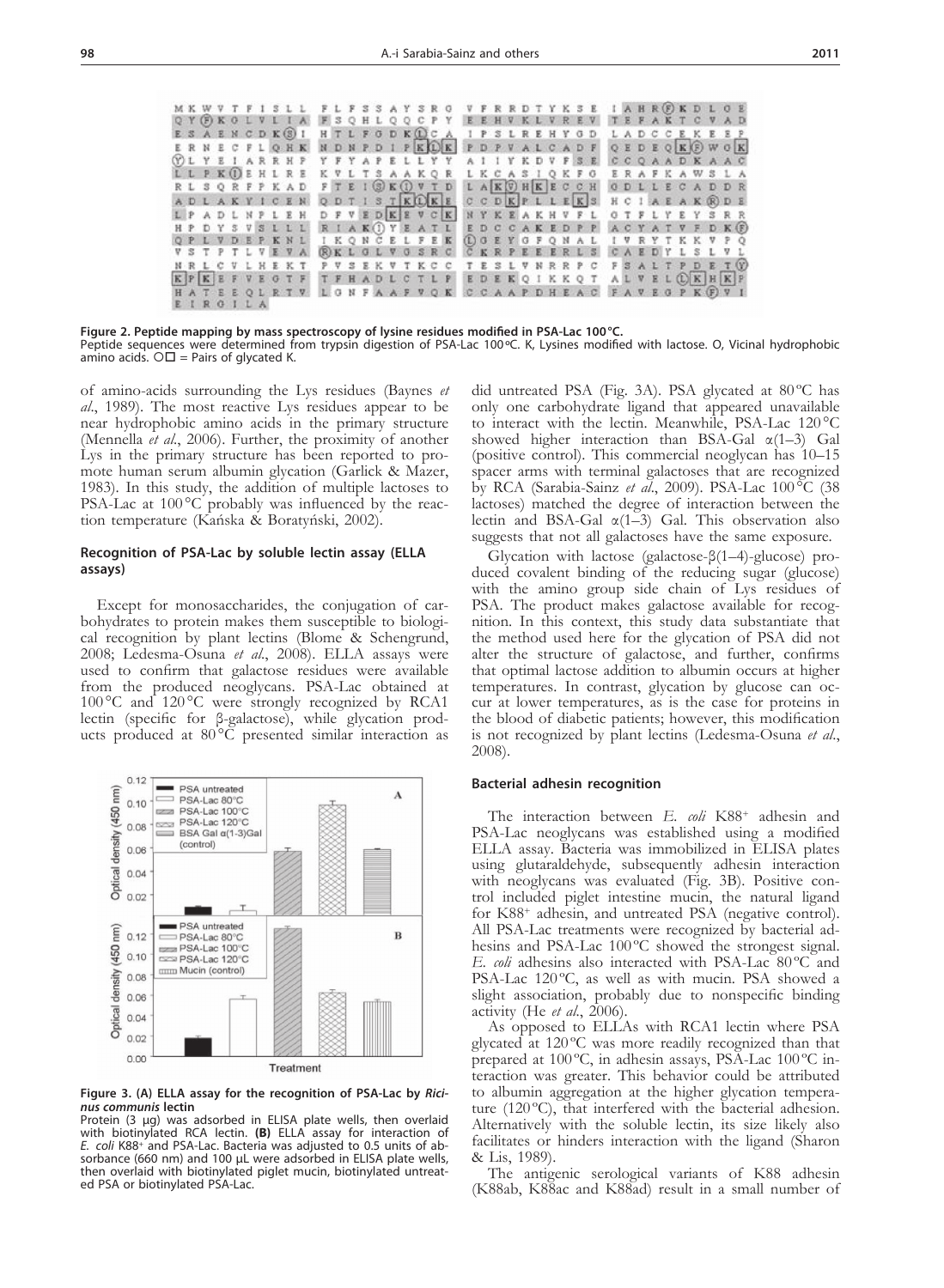

**Figure 4. ELLA assay for interaction of PSA-Lac 100°C in the**  *E. coli* **adhesins variants**

*E. coli* variants (K88+, K88ab, K88ac, K88 ad) were adjusted at 0.5 units of optical density (660 nm) and 100 µL were adsorbed in ELISA plate wells; then overlaid with biotinylated piglet mucin, biotinylated untreated PSA or biotinylated PSA-Lac.

amino acid substitutions that conferred on them a different, but related, carbohydrate-binding specificity (Willemse & Graaf, 1992; Verdonck *et al*., 2004). Grange *et al*. (2002) showed that all variants of K88 recognize structures ending in galactose β links, such as in lactose. PSA products were used to test for *E. coli* adhesion variants' interactions. Figure 4 shows that PSA-Lac 100 °C was recognized by all three *E. coli* adhesin variants. However interaction was greater with K88ab. The adhesins also interacted with piglet mucin but with lower affinity. Thus, it is noteworthy that PSA-Lac 100°C presented a higher affinity for *E. coli* K88 than did mucin, and this also confirms that lactose neoglycans can be used as a ligand for E*. coli* K88 binding.

## **Inhibition of adhesion of** *E. coli* **K88+ adhesin to its natural host**

One of the main strategies proposed to prevent bacterial infections has been to use soluble glycoproteins



**Figure 5. Inhibition of adhesion by** *E. coli* **K88+ to piglet mucin by PSA-Lac**

Mucins (50 µg) were adsorbed in ELISA plate wells, then bacteria (pre-incubated for 1 h with buffer alone, with untreated PSA or with 300 µg of PSA-Lac 100°C) were added to plates. Inhibition was detected as described in Materials and Methods.

that function as ligands for bacterial adhesins to block the interaction of pathogens with host cells (Sharon & Lis, 1989). In this context, an ELLA assay was designed to evaluate this strategy. *E. coli* K88<sup>+</sup> was pre-incubat-<br>ed with PSA-Lac 100 °C; then allowed to interact with immobilized mucin on an ELISA plate. Under these conditions, recognition of mucin by bacteria was drastically decreased by pretreatment with PSA-Lac. PSA-Lac was able to reduce (approx. 80%) the bacteria adhesion to piglet mucins (Fig. 5). Similar results were obtained with K88ab, ac and ad adhesins (not shown). Untreated PSA presented some non-specific interaction with *E. coli* K88+.

### **CONCLUSION**

This study indicates that non-enzymatic lactosylation of PSA produces neoglycans that are recognized by the galactose-specific *E. coli* K88 adhesins. Further, these glycoconjugates inhibited bacterial adhesion to piglet mucin *in vitro*. *In vivo* studies will be required to support the hypothesis that neoglycans obtained can prevent diarrhea in piglets caused by *E. coli* K88.

#### **Acknowledgements**

We are grateful to the National Council of Sciences and Technology of Mexico, CONACYT, for the financial support for this research, under project P47998-Q, as well as for the scholarship for Ph.D. studies awarded. This work was supported as well by the College of Agriculture and Life Sciences and the Agricultural Experiment Station at the University of Arizona (USA).

#### **REFERENCES**

- Acharya AS, Sussman LG, Manning JM (1983) Schiff base adducts of glyceraldehyde with hemoglobin. differences in the Amadori rearrangement at the alpha-amino groups. *J Biol Chem* **258:** 2296–2302.
- Andon NL, Hollingworth S, Koller A, Greenland AJ, Yates JR, Hanes PA (2002) Proteomic characterization of wheat amyloplasts using identification of proteins by tandem mass spectrometry. *Proteomics* **2:** 1156–1168.
- Baynes JW, Watkins NG, Fisher CI, Hull CJ, Patrick JS, Ahmed MU, Dunn JA, Thorpe SR (1989) The Amadori product on protein**:**
- structure and reactions. *Prog Clin Biol Res* **304:** 43–67. Blome MC, Schengrund CL (2008) Multivalent binding of ricin to bovine serum albumin-based neoglycoconjugates *Toxicon* **51:** 1214– 1224.
- Boratynski J, Roy R (1998) High temperature conjugation of proteins with carbohydrates. *Glycoconj J* **15:** 131–138.
- Chevalier F, Chobert JM, Dalgalarrondo M, Choiset M, Haertle T (2002) Maillard glycation of beta-lactoglobulin induces conformation changes. *Nahrung* **46:** 58–63.
- Fenaille F, Morgan F, Parisod V, Tabet JC, Guy PA (2003) Solid-state glycation of beta-lactoglobulin monitored by electrospray ionisation mass spectrometry and gel electrophoresis techniques. *Rapid Commun in Mass Spectrom* **17:** 1483–1492.
- Garlick RL, Mazer JS (1983) The principal site of nonenzymatic glycosylation of human serum albumin *in vivo*. *J Biol Chem* **258:** 6142– 6146.
- Grange P, Mouricout M, Levery S, Francis D, Erickson A (2002) Evaluation of receptor binding specificity of *Escherichia coli* K88 (F4) fimbrial adhesin variants using porcine serum transferrin and glycosphingolipids as model receptors. *Infect Immun* **70:** 2336–2343.
- He Y, Rozak DA, Sari N, Chen Y, Bryan P, Orban J (2006) Structure, dynamics, and stability variation in bacterial albumin binding modules: implications for species specificity. *Biochemistry* **45:** 10102– 10109.
- Kańska U, Boratyński J (2002) Thermal glycation of proteins by dglucose and d-fructose. *Arch Immunol Ther Exp (Warsz)* **50:** 61–66.
- Kislinger T, Humeny A, Seeber S, Becker C, Pischetsrieder C (2002) Qualitative determination of the early maillard-products by MALDI-ToF mass spectrometry peptide mapping. *Eur Food Res Technol* **215:** 65–71.